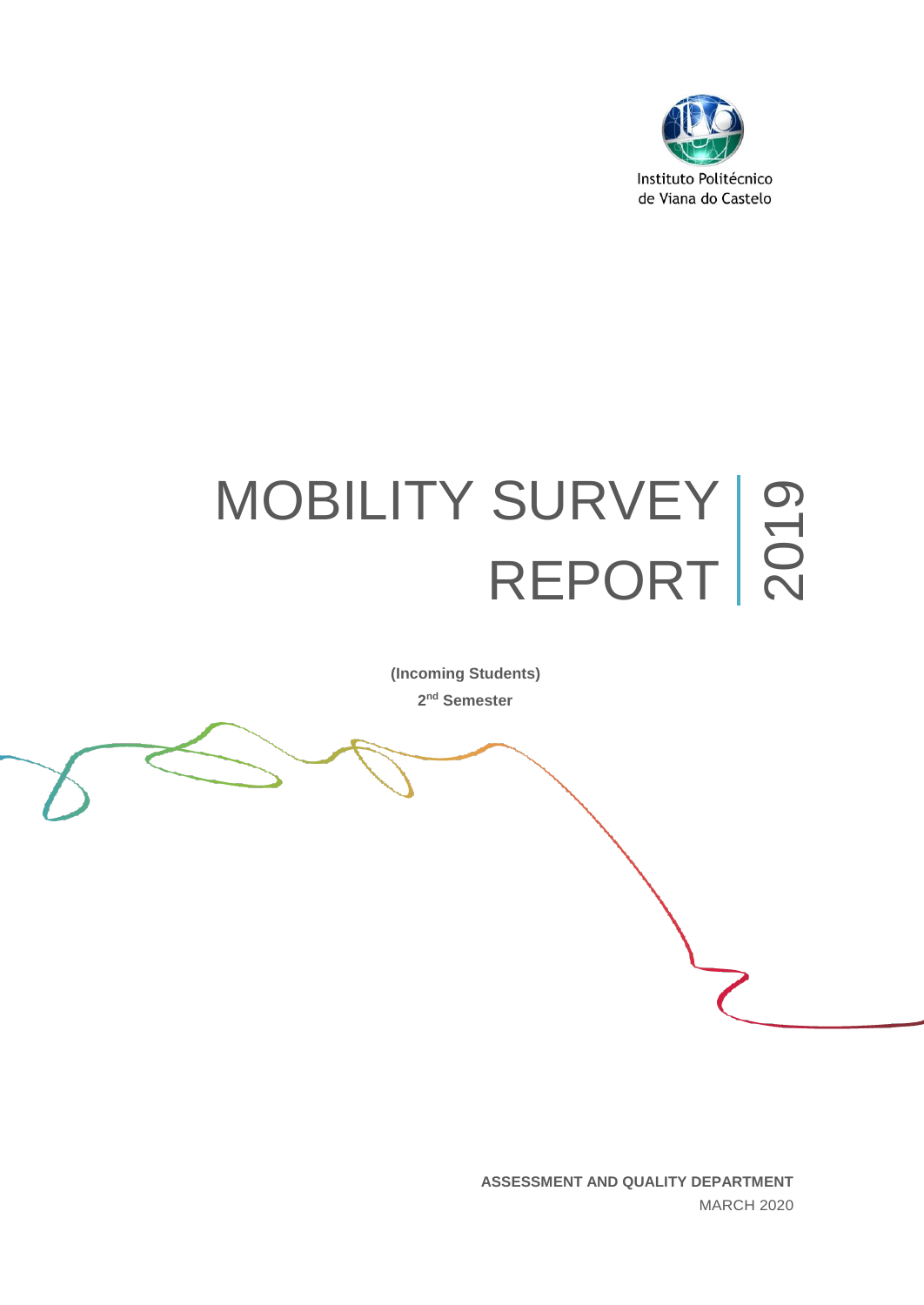# | CONTENTS

| 3 5 DID YOU HAVE ANY LANGUAGE PREPARATION/TRAINING FOR THE MOBILITY?  9   |
|---------------------------------------------------------------------------|
| 3 6 IN CASE YOU ATTENDED THE PORTUGUESE INTENSIVE COURSE, HOW DO YOU RATE |
|                                                                           |
| 3 7 HOW DID YOU ACQUIRE THE NECESSARY INFORMATION FOR CHOOSING THE HOST   |
|                                                                           |
|                                                                           |
|                                                                           |
|                                                                           |
|                                                                           |
|                                                                           |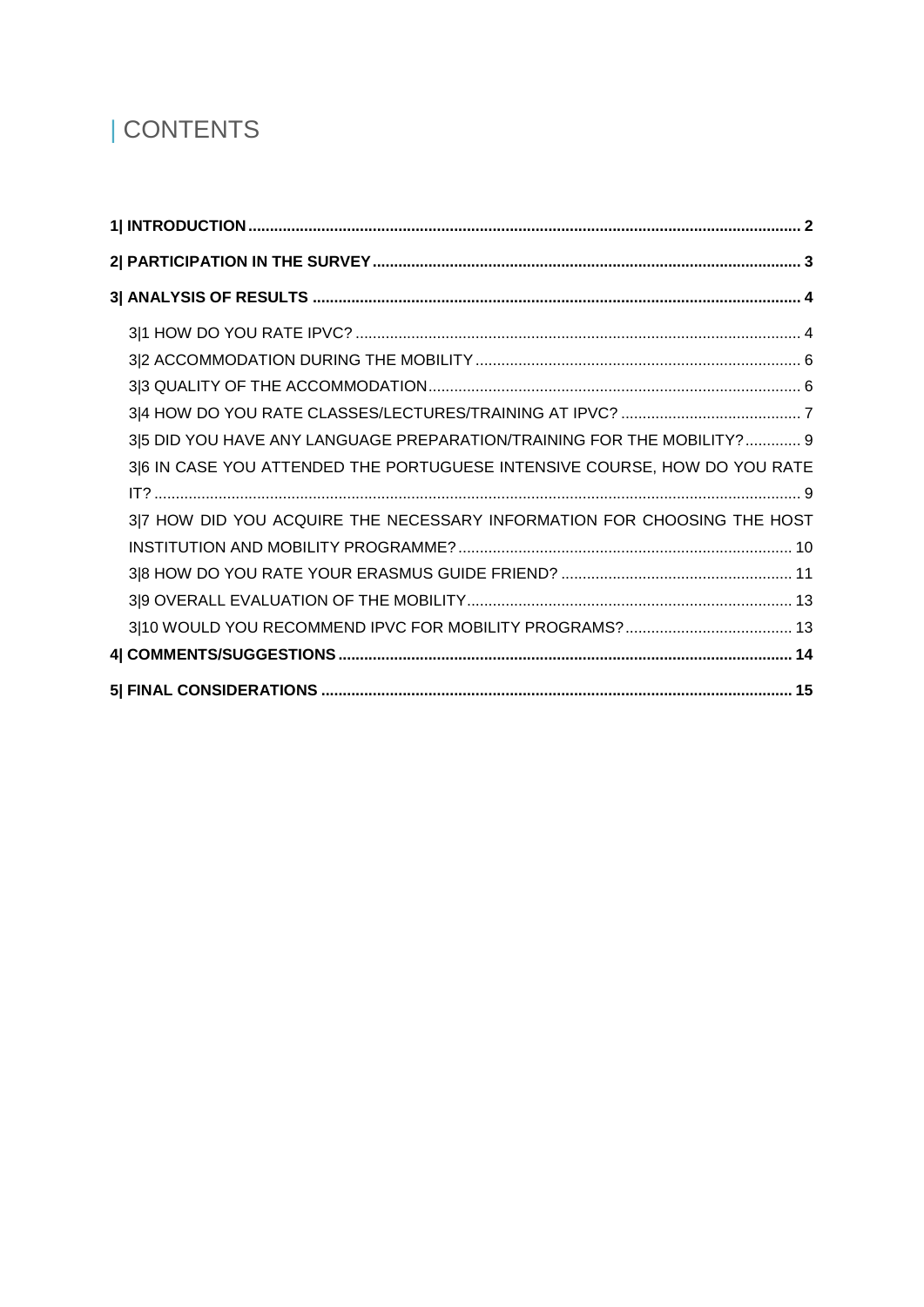## <span id="page-2-0"></span>1| INTRODUCTION

The assessment is a knowledge process of the Institution, which main objective is to assess, in this case from the student's perspective, fundamental aspects of the performance of each School. To that end, an active participation from all participants is crucial, for better reliability of results, drawing conclusions, especially those that have a bigger impact on the Institution's daily life and, more incisively, the disclosure and debate with the different structures and bodies of the school community, in a perspective of contribution to the consolidation and development of the Institution and of each School.

This document (**Mobility Survey Report**) holds the **opinion of the international students enrolled in mobility programmes at IPVC**, either on the **teaching quality** in the Institution, its **services/resources,** as well as **the specific persons for monitoring,** selected to guide them during their **stay** in Viana do Castelo**.**

This Report is structured in parallel with the Survey in which was based, and therefore divided in its areas of interest. These data will be represented graphically (tables and figures), captioned without interpretative notes, following IPVC Assessment Commission's recommendation and handled by the Quality and Assessment Department of IPVC. Along the way, the data confidentiality was a concern of all members.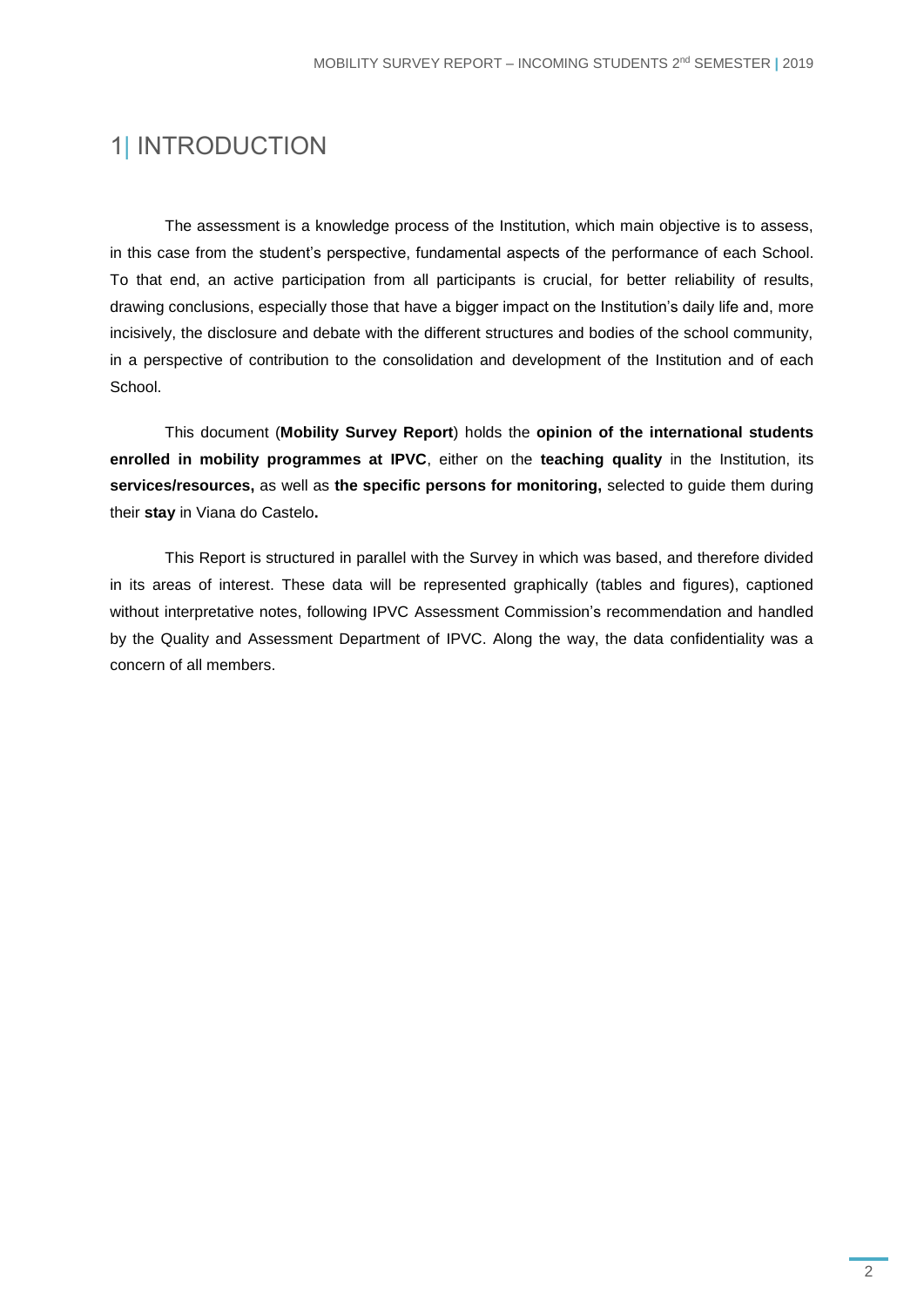# <span id="page-3-0"></span>2| PARTICIPATION IN THE SURVEY

Based on the data collected from an online Survey sent to students at the end of their mobility programme, in the 2nd Semester, it is presented below the percentage of students, per School, that participated in the Survey that were held. It appears that of the **58** students accepted in the stated schools, **7** answered to the survey, which indicates a participation rate of **12,1**%.

Replies to survey, per School

| <b>School</b>                       | No. of admitted<br>students | No. of participating<br>students | % of participating<br>students per School |  |
|-------------------------------------|-----------------------------|----------------------------------|-------------------------------------------|--|
| School of Technology and Management | 32                          |                                  | 9.4%                                      |  |
| School of Education                 |                             |                                  | 14,3%                                     |  |
| Agrarian School                     |                             |                                  | 25.0%                                     |  |
| School of Health                    |                             |                                  | 0.0%                                      |  |
| <b>School of Business Sciences</b>  |                             |                                  | 28,6%                                     |  |
| School of Sports and Leisure        |                             |                                  | 0.0%                                      |  |
|                                     | 58                          |                                  | 12.1%                                     |  |



The following chart presents the distribution of admitted students, by gender and, within that classification, the number of students per country of origin:



Replies to survey, IPVC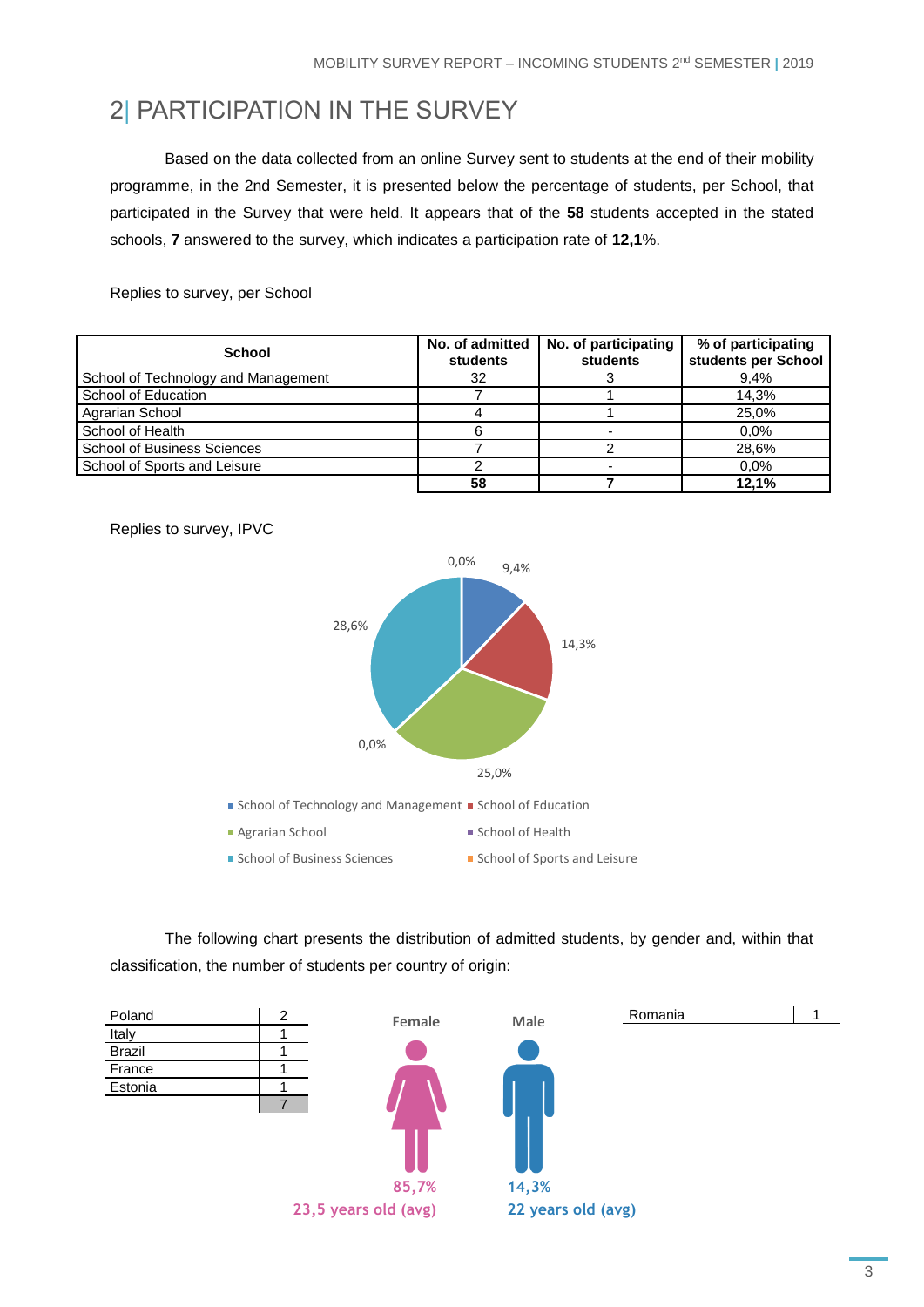# <span id="page-4-0"></span>3| ANALYSIS OF RESULTS

#### <span id="page-4-1"></span>3|1 HOW DO YOU RATE IPVC?

|                                   |               | <b>Not</b><br><b>Satisfied</b> | $\overline{2}$ | 3        | 4     | <b>Highly</b><br><b>Satisfied</b> | <b>Total</b> |
|-----------------------------------|---------------|--------------------------------|----------------|----------|-------|-----------------------------------|--------------|
| Overall Administrative services   | N             | 0                              |                | 2        | 0     | 4                                 |              |
| provided                          | %             | 0,0%                           | 14,3%          | 28,6%    | 0,0%  | 57,1%                             | 100%         |
|                                   | N             | $\Omega$                       |                | 2        | U     | 4                                 |              |
| Support provided by the GMCI      | $\%$          | 0,0%                           | 14,3%          | 28,6%    | 0,0%  | 57,1%                             | 100%         |
| Available resources (internet, IT | N             | 0                              |                |          |       | 4                                 |              |
| equipment, )                      | $\frac{0}{0}$ | 0,0%                           | 14,3%          | 14,3%    | 14,3% | 57,1%                             | 100%         |
|                                   | N             | $\Omega$                       |                |          |       | 4                                 |              |
| Classrooms                        | $\frac{0}{0}$ | 0,0%                           | 14,3%          | 14,3%    | 14,3% | 57,1%                             | 100%         |
|                                   | N             | 0                              |                | 2        |       | 3                                 |              |
| Library                           | %             | 0,0%                           | 14,3%          | 28,6%    | 14,3% | 42,9%                             | 100%         |
|                                   | N             | $\Omega$                       |                |          | 0     | 5                                 |              |
| Cafeterias/canteens               | %             | 0,0%                           | 14,3%          | 14,3%    | 0,0%  | 71,4%                             | 100%         |
|                                   | N             | 0                              |                | 3        |       | 2                                 |              |
| Sports and leisure                | $\%$          | 0,0%                           | 14,3%          | 42,9%    | 14,3% | 28,6%                             | 100%         |
| Overall academic environment      | N             | 0                              |                |          |       | 4                                 |              |
|                                   | $\frac{0}{0}$ | 0,0%                           | 14,3%          | 14,3%    | 14,3% | 57,1%                             | 100%         |
| <b>Internet Portal</b>            | N             | 1                              | $\overline{2}$ | $\Omega$ | U     | 4                                 |              |
|                                   | $\%$          | 14,3%                          | 28,6%          | 0,0%     | 0,0%  | 57,1%                             | 100%         |

Highest % per line



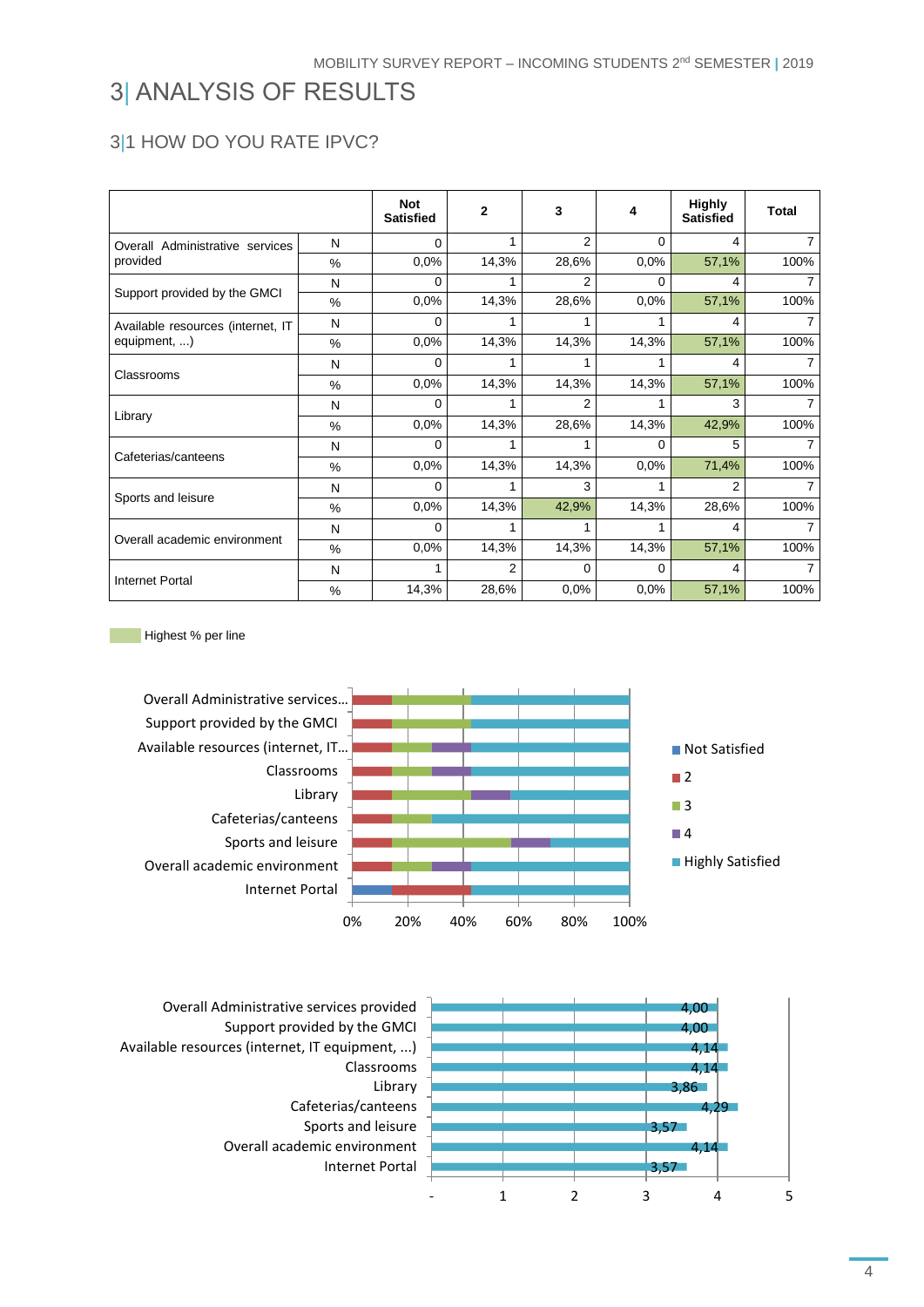

IPVC' AVERAGE:

(scale 1-5)

AVERAGE PER SCHOOL:

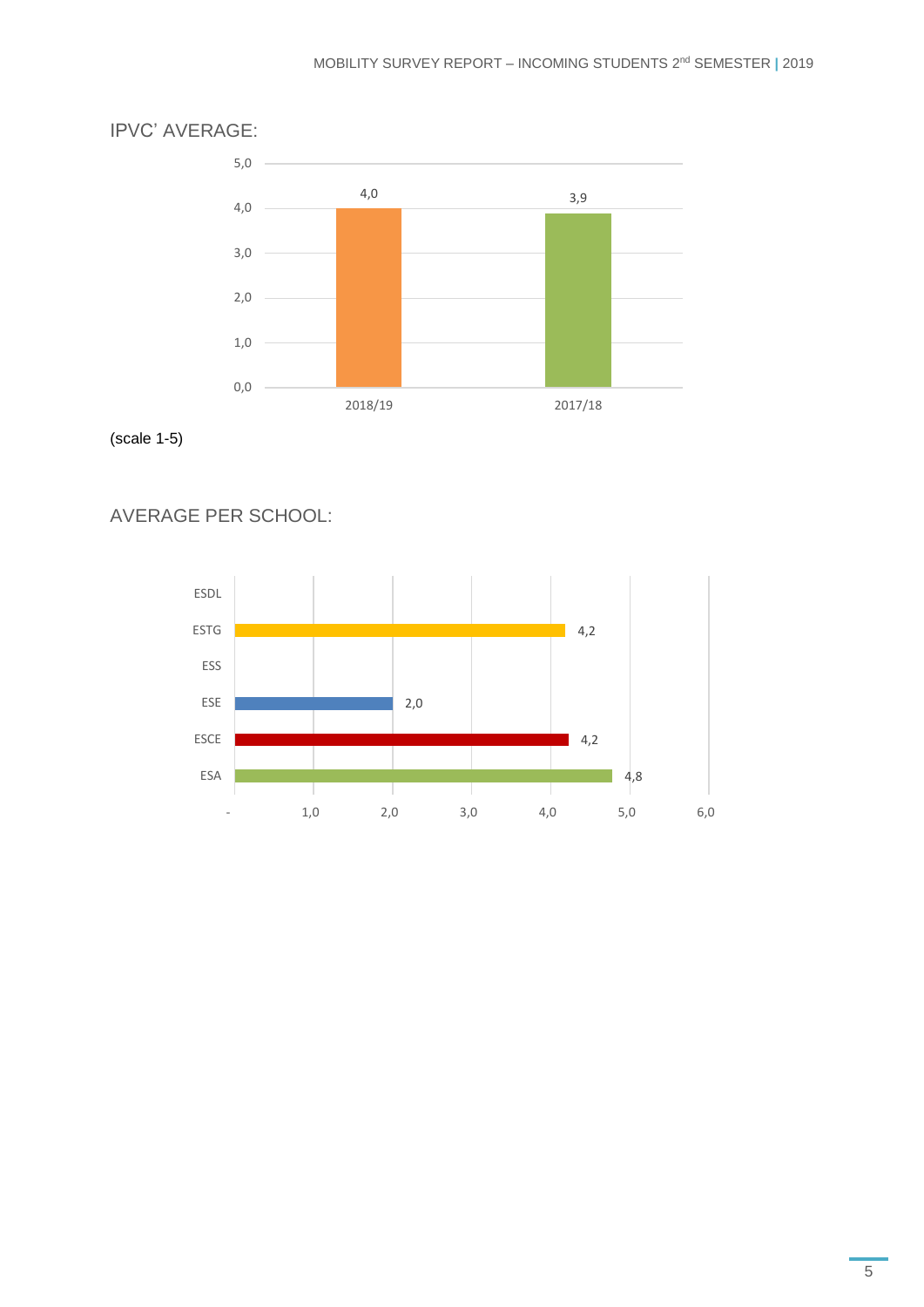#### <span id="page-6-0"></span>3|2 ACCOMMODATION DURING THE MOBILITY



- **Residence of the host Institution -**ERASMUS Residence
- **Residence of the host Institution -**Center Academic
- Residence of the host Institution -Agrarian Higher School
- Residence of the host Institution -School of Education
- **Private residence resulting from** the host institution' connections
- Other

#### <span id="page-6-1"></span>3|3 QUALITY OF THE ACCOMMODATION



#### IPVC' AVERAGE:

#### (scale 1-5)

#### AVERAGE PER IPVC RESIDENCE:

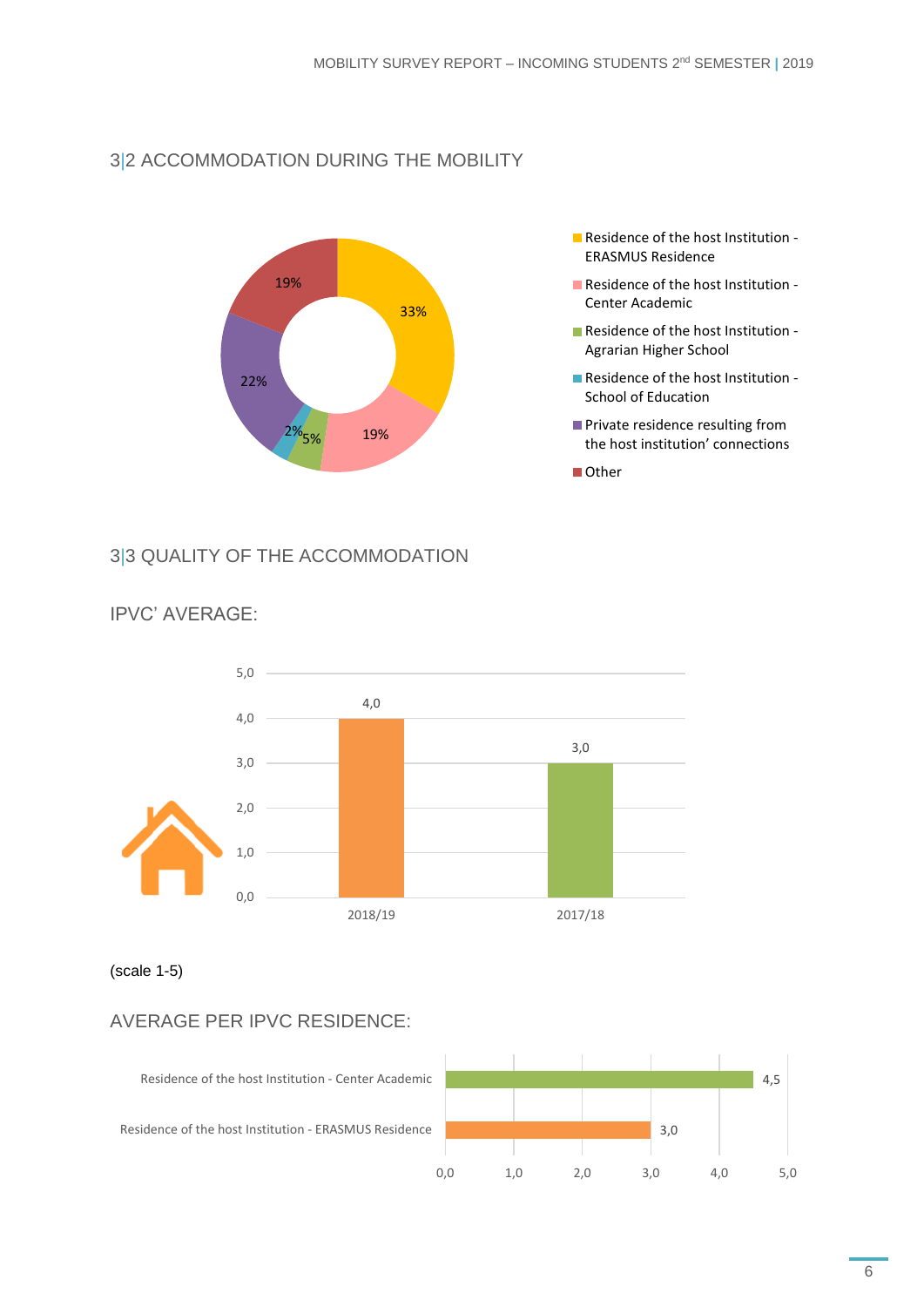|                                                                               |   | <b>Not</b><br><b>Satisfied</b> | 2        | 3              | 4              | <b>Highly</b><br><b>Satisfied</b> | Total          |
|-------------------------------------------------------------------------------|---|--------------------------------|----------|----------------|----------------|-----------------------------------|----------------|
| the<br>Adjustments<br>Learning<br>to                                          | N | 0                              | 0        | $\Omega$       | 3              | 4                                 |                |
| Agreement                                                                     | % | 0.0%                           | 0.0%     | 0.0%           | 42,9%          | 57,1%                             | 100%           |
| 0f<br>the<br>subject<br>Knowledge                                             | N | 0                              | $\Omega$ |                | 3              | 3                                 | 7              |
| contents by teachers/tutors                                                   | % | 0.0%                           | 0.0%     | 14,3%          | 42,9%          | 42,9%                             | 100%           |
| Teachers/tutors availability and                                              | N | 0                              | 0        | $\overline{2}$ |                | 4                                 | $\overline{7}$ |
| support                                                                       | % | 0.0%                           | 0.0%     | 28,6%          | 14,3%          | 57,1%                             | 100%           |
| provided<br>Resources<br>by                                                   | N | 0                              |          | 0              | 3              | 3                                 |                |
| (reading<br>teachers/tutors<br>and<br>lecture material. )                     | % | 0.0%                           | 14,3%    | 0.0%           | 42,9%          | 42,9%                             | 100%           |
| Efficiency in the conversion of<br>grades obtained (Transcript of<br>Records) | N | $\Omega$                       | $\Omega$ | $\Omega$       | $\overline{2}$ | 5                                 | 7              |
|                                                                               | % | 0.0%                           | 0.0%     | 0.0%           | 28,6%          | 71,4%                             | 100%           |
| οf<br>quality<br>Overall<br>teaching/tutoring                                 | N | $\Omega$                       | $\Omega$ | $\Omega$       | 3              | 4                                 | $\overline{7}$ |
|                                                                               | % | 0.0%                           | 0.0%     | 0.0%           | 42,9%          | 57,1%                             | 100%           |
| Internet Portal                                                               | N | 0                              | 0        | $\Omega$       | 3              | 4                                 |                |
|                                                                               | % | 0.0%                           | 0.0%     | 0.0%           | 42,9%          | 57,1%                             | 100%           |

#### <span id="page-7-0"></span>3|4 HOW DO YOU RATE CLASSES/LECTURES/TRAINING AT IPVC?

Highest % per line



Adjustments to the Learning Agreement Knowledge of the subject contents by… Teachers/tutors availability and support Resources provided by teachers/tutors (reading... Efficiency in the conversion of grades obtained… Overall quality of teaching/tutoring



7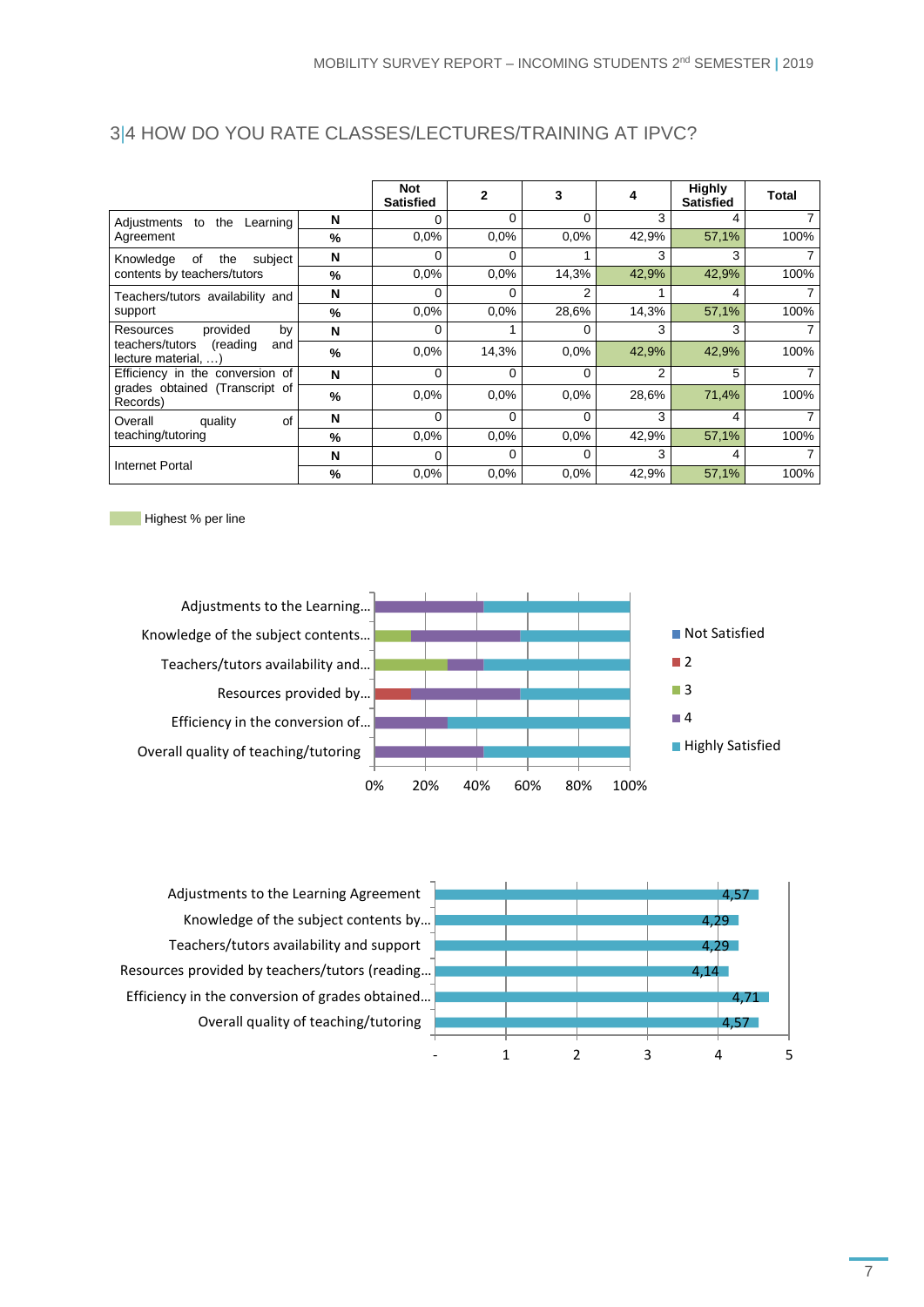

#### IPVC' AVERAGE:

(scale 1-5)

AVERAGE PER SCHOOL:

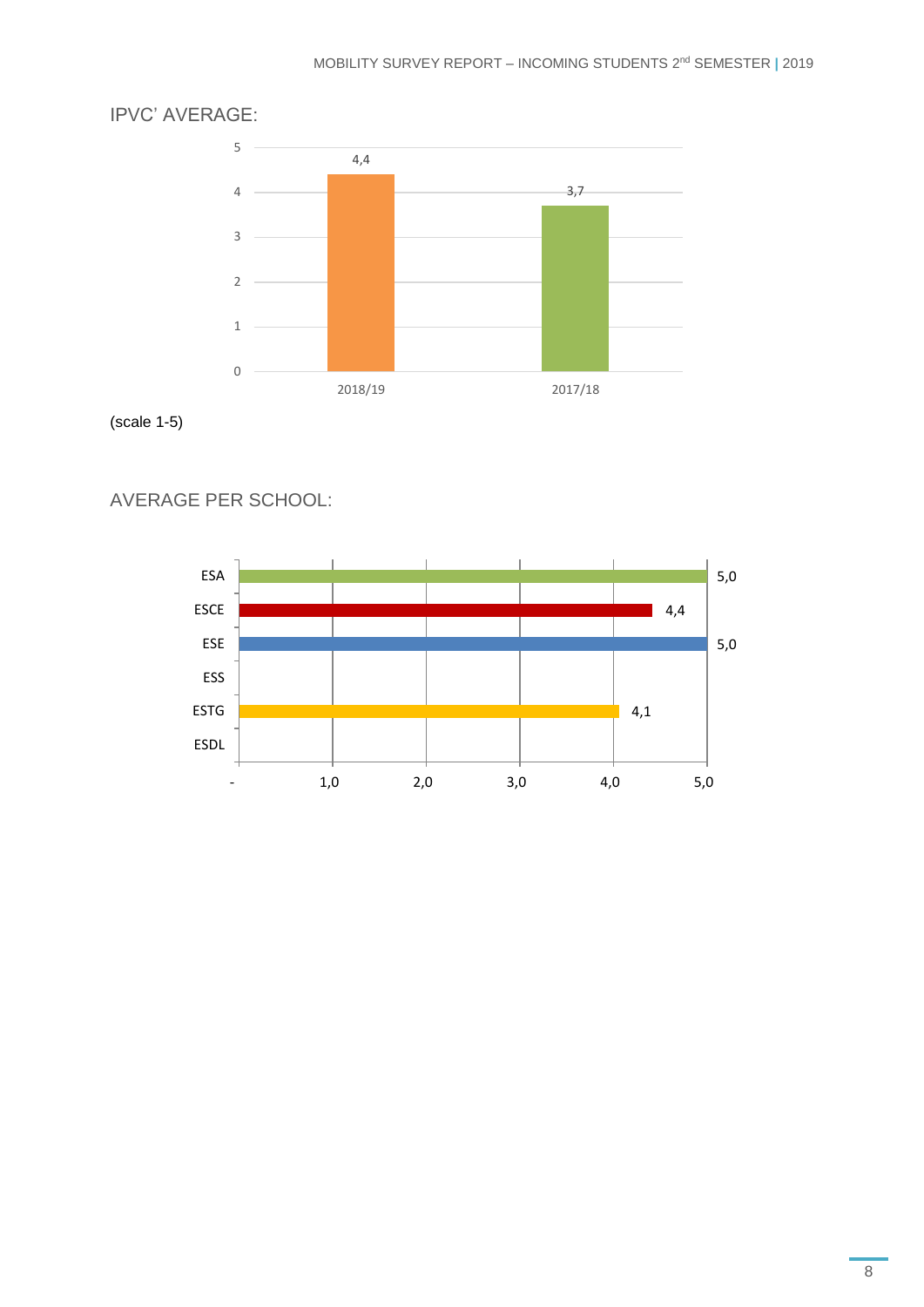<span id="page-9-0"></span>3|5 DID YOU HAVE ANY LANGUAGE PREPARATION/TRAINING FOR THE MOBIL **ITY?** 



#### <span id="page-9-1"></span>3|6 IN CASE YOU ATTENDED THE PORTUGUESE INTENSIVE COURSE, HOW DO YOU RATE IT?

|                                                              |   | <b>Not</b><br><b>Satisfied</b> | 2        | 3        |         | <b>Highly</b><br><b>Satisfied</b> | <b>Total</b> |
|--------------------------------------------------------------|---|--------------------------------|----------|----------|---------|-----------------------------------|--------------|
| subject<br>Knowledge<br>the<br>οf<br>contents by the teacher | N | 0                              | $\Omega$ | 0        | 0       |                                   |              |
|                                                              | % | $0.0\%$                        | $0.0\%$  | 0.0%     | $0.0\%$ | 100,0%                            | 100%         |
| Availability<br>with<br>contact<br>and<br>teacher            | N | 0                              | $\Omega$ | $\Omega$ | 0       |                                   |              |
|                                                              | % | 0.0%                           | 0.0%     | 0.0%     | $0.0\%$ | 100,0%                            | 100%         |
| provided<br>the<br>Resources<br>by<br>teacher                | N | 0                              | 0        | 0        | 0       |                                   |              |
|                                                              | % | $0.0\%$                        | 0.0%     | $0.0\%$  | $0.0\%$ | 100,0%                            | 100%         |
| Overall quality of teaching                                  | N | 0                              | $\Omega$ | 0        | 0       | 2                                 |              |
|                                                              | % | 0.0%                           | 0.0%     | $0.0\%$  | $0.0\%$ | 100,0%                            | 100%         |

**Highest % per line** 



Knowledge of the subject contents by the teacher Availability and contact with teacher Resources provided by the teacher Overall quality of teaching

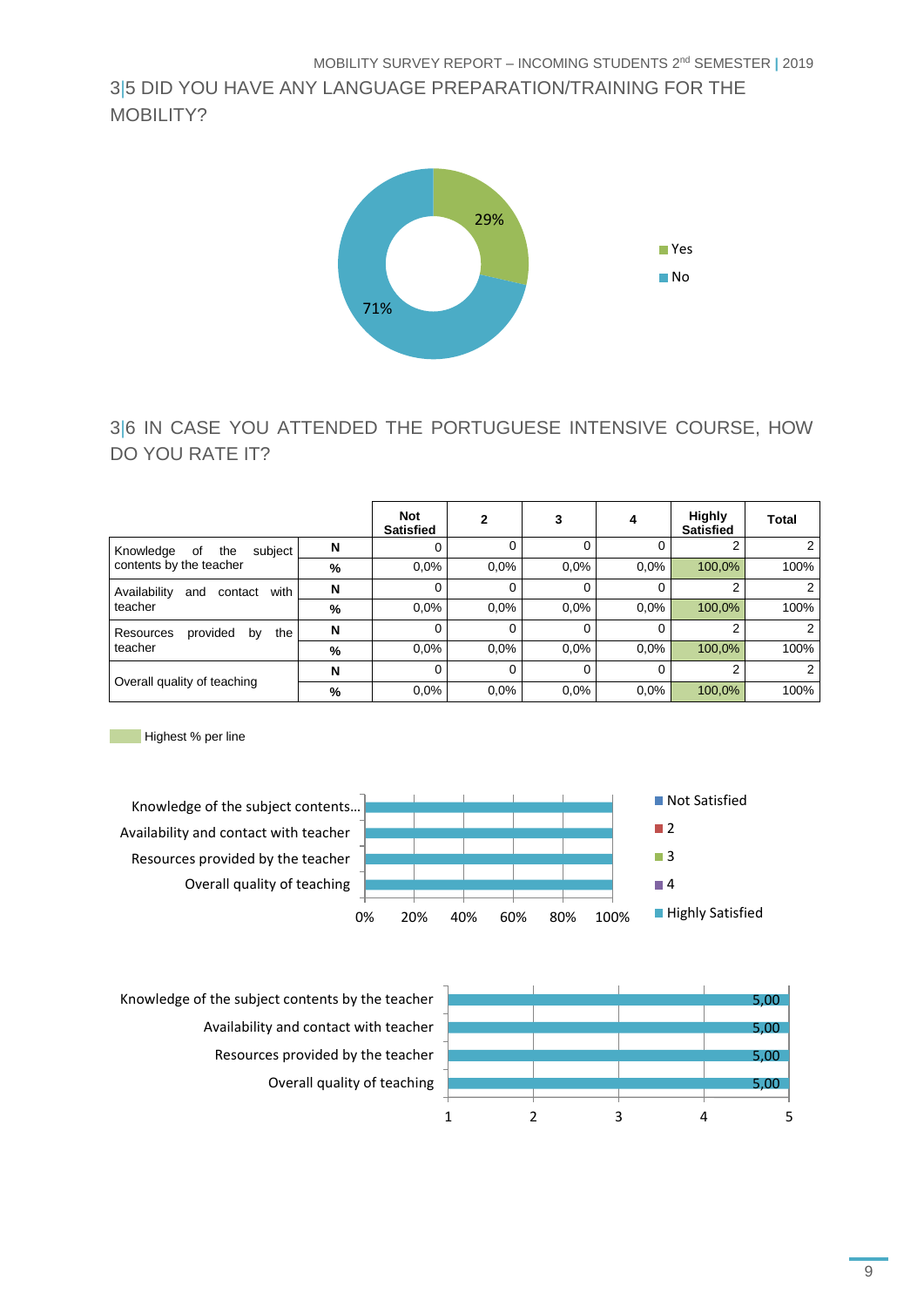

MOBILITY SURVEY REPORT – INCOMING STUDENTS 2 nd SEMESTER **|** 2019

(scale 1-5)

#### <span id="page-10-0"></span>3|7 HOW DID YOU ACQUIRE THE NECESSARY INFORMATION FOR CHOOSING THE HOST INSTITUTION AND MOBILITY PROGRAMME?

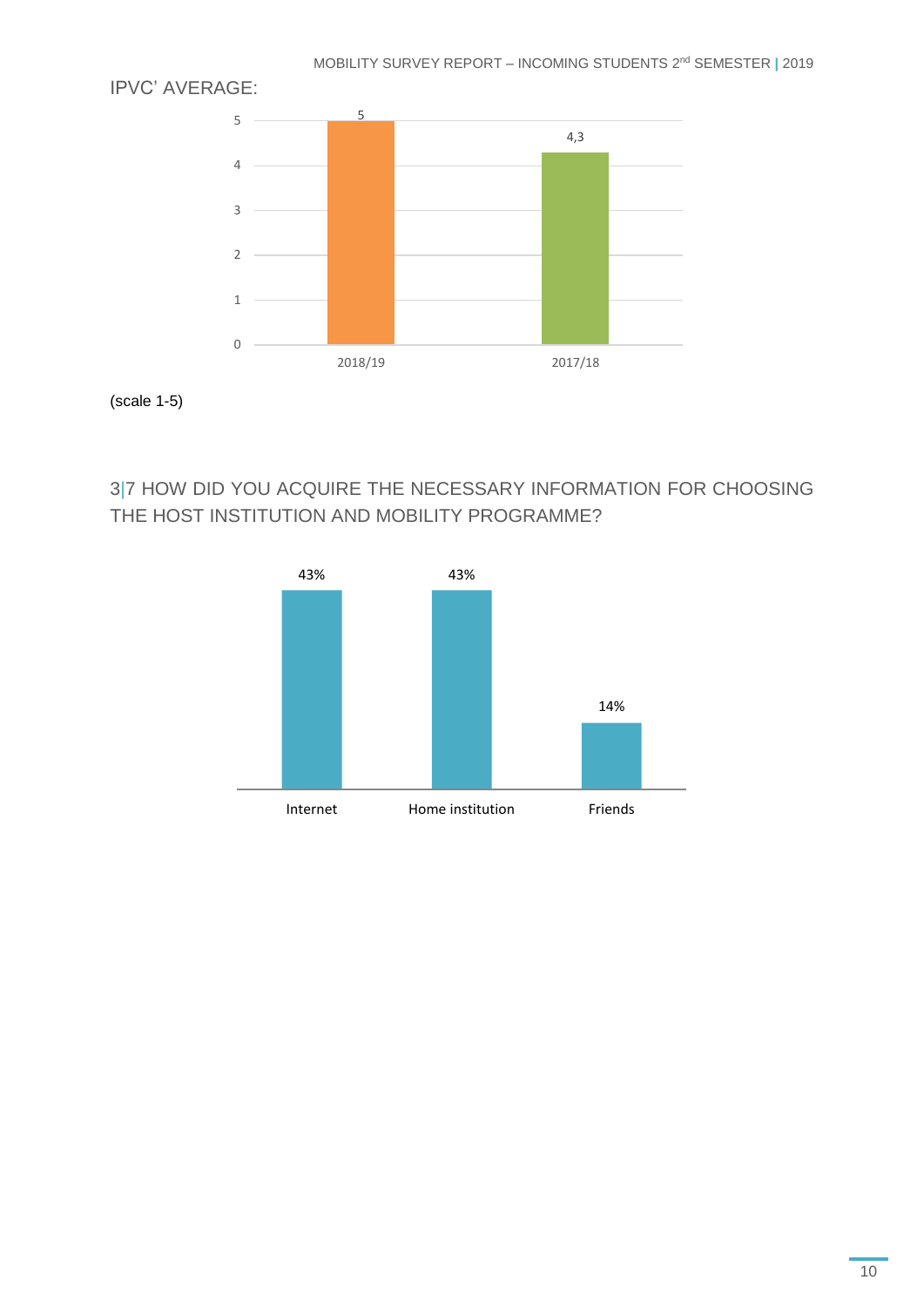#### <span id="page-11-0"></span>MOBILITY SURVEY REPORT – INCOMING STUDENTS 2 nd SEMESTER **|** 2019 3|8 HOW DO YOU RATE YOUR ERASMUS GUIDE FRIEND?

|                                                       |               | <b>Not</b><br><b>Satisfied</b> | 2        | 3              | 4     | <b>Highly</b><br><b>Satisfied</b> | Total |
|-------------------------------------------------------|---------------|--------------------------------|----------|----------------|-------|-----------------------------------|-------|
|                                                       | N             |                                | 0        |                | 2     | 3                                 |       |
| Welcoming                                             | %             | 14,3%                          | 0.0%     | 14,3%          | 28,6% | 42,9%                             | 100%  |
| <b>Hosting logistics</b>                              | N             |                                | 0        | 3              |       | 2                                 |       |
|                                                       | %             | 14,3%                          | 0.0%     | 42,9%          | 14,3% | 28,6%                             | 100%  |
| Support in academic integration                       | N             |                                |          | $\overline{2}$ | 0     | 3                                 |       |
|                                                       | %             | 14,3%                          | 14,3%    | 28,6%          | 0.0%  | 42,9%                             | 100%  |
| Support in regional integration                       | N             | 2                              | 0        | $\overline{2}$ | 0     | 3                                 |       |
|                                                       | %             | 28,6%                          | 0.0%     | 28,6%          | 0.0%  | 42,9%                             | 100%  |
| learning a<br>Assistance<br>in<br>new<br>language     | N             | 2                              | 0        | $\overline{2}$ | 0     | 3                                 |       |
|                                                       | $\frac{9}{6}$ | 28,6%                          | 0.0%     | 28,6%          | 0.0%  | 42,9%                             | 100%  |
| Support in overcoming the daily<br>routine challenges | N             | 2                              | $\Omega$ | $\overline{2}$ | 0     | 3                                 |       |
|                                                       | $\%$          | 28,6%                          | 0.0%     | 28,6%          | 0.0%  | 42,9%                             | 100%  |

Highest % per line



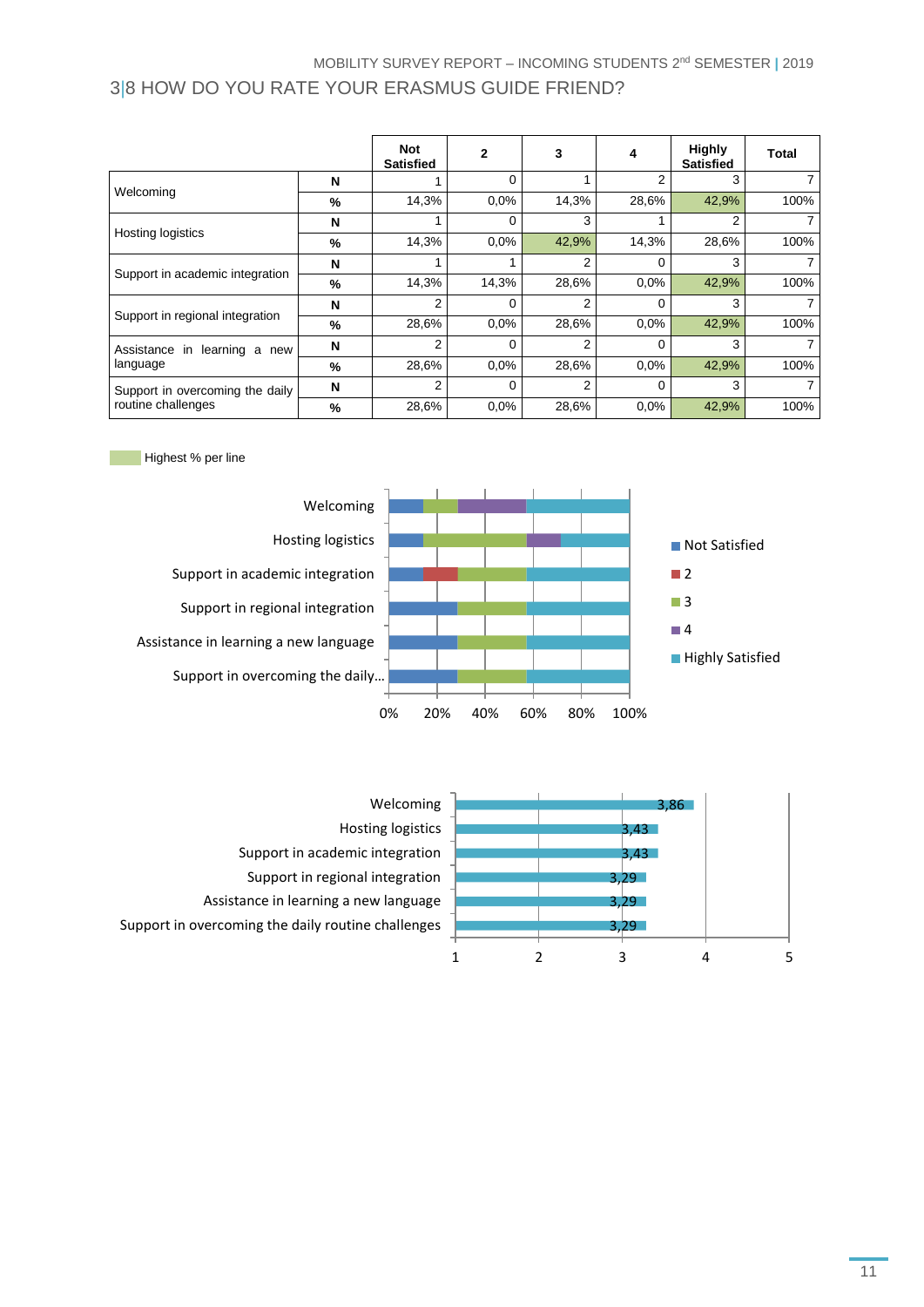IPVC' AVERAGE:



(scale 1-5)

AVERAGE PER SCHOOL:

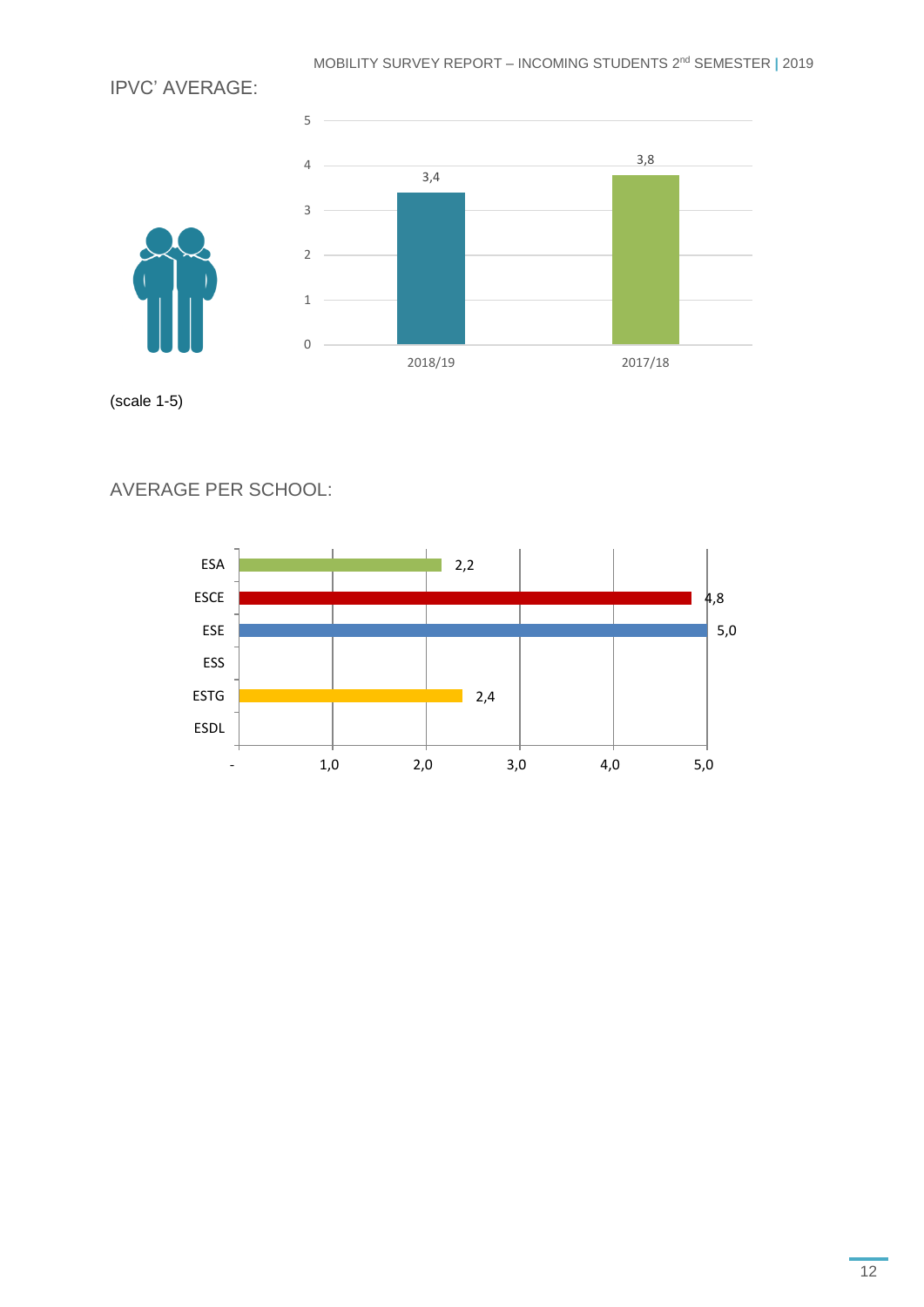#### <span id="page-13-0"></span>3|9 OVERALL EVALUATION OF THE MOBILITY



(scale 1-5)

AVERAGE PER SCHOOL:



#### <span id="page-13-1"></span>3|10 WOULD YOU RECOMMEND IPVC FOR MOBILITY PROGRAMS?

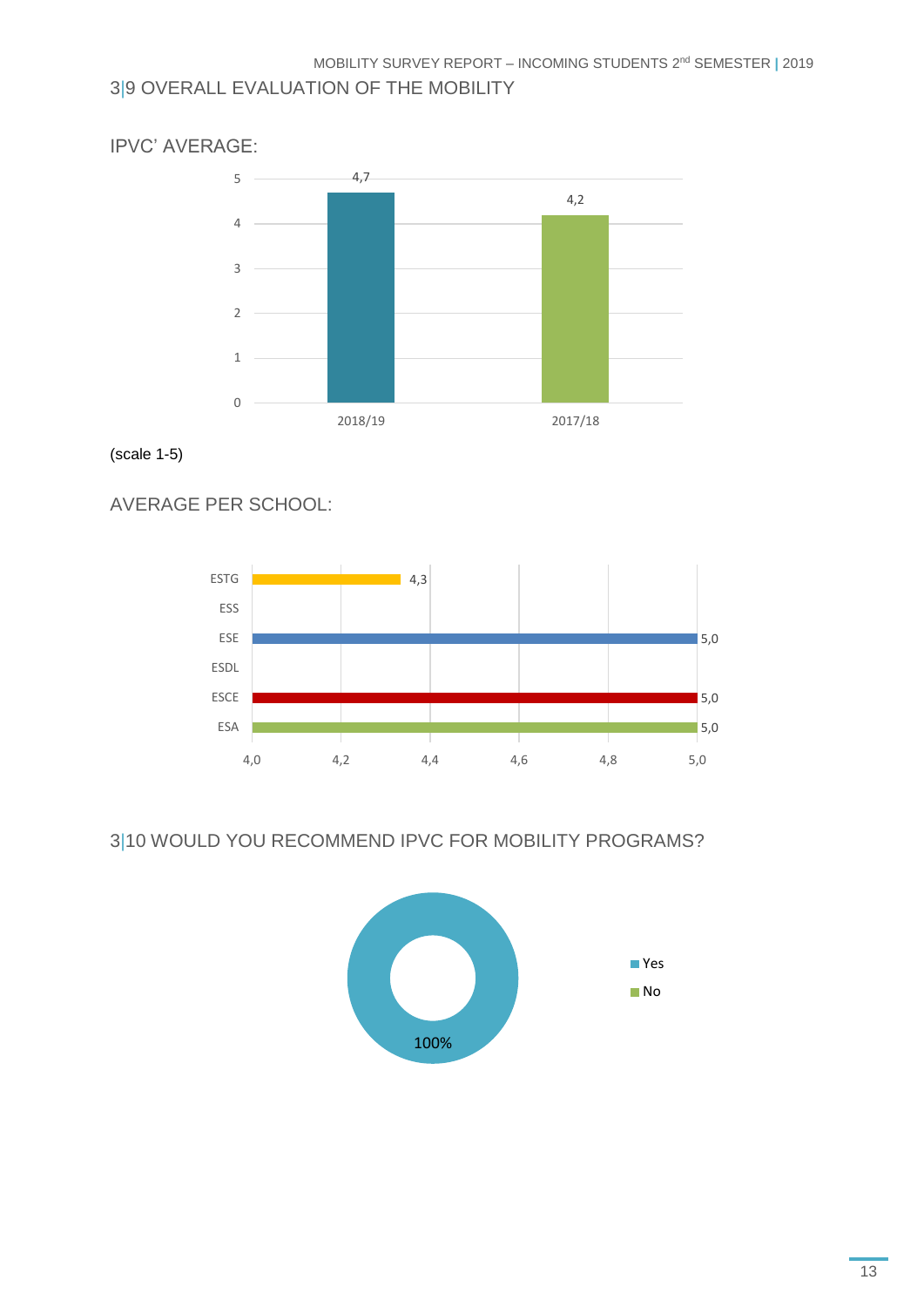### <span id="page-14-0"></span>4| COMMENTS/SUGGESTIONS

- Best experience in life!
- − Instruct the Buddies to be more friendly though ALL the semester and not only when receiving the first time- I was station in ESA, very small school and many times my buddy wouldn't even say hi to me or pretend I was not there. Didn't help me integrate and were not friends in an environment which for me was new and hard to integrate in. However my buddy Diana was always available to answer any of my questions. Amazing international office, great teachers at ESA, I was really followed and cared for. Teacher Ana Guedes trusted me with working at lab even if I had no experience and I did my traineeship with her. Also my Erasmus ESA coordinator, Sandra Silva, really helped me always, really sweet! All the teachers and staff made me feel at home and I would rate, for them, my experience as 5 stars!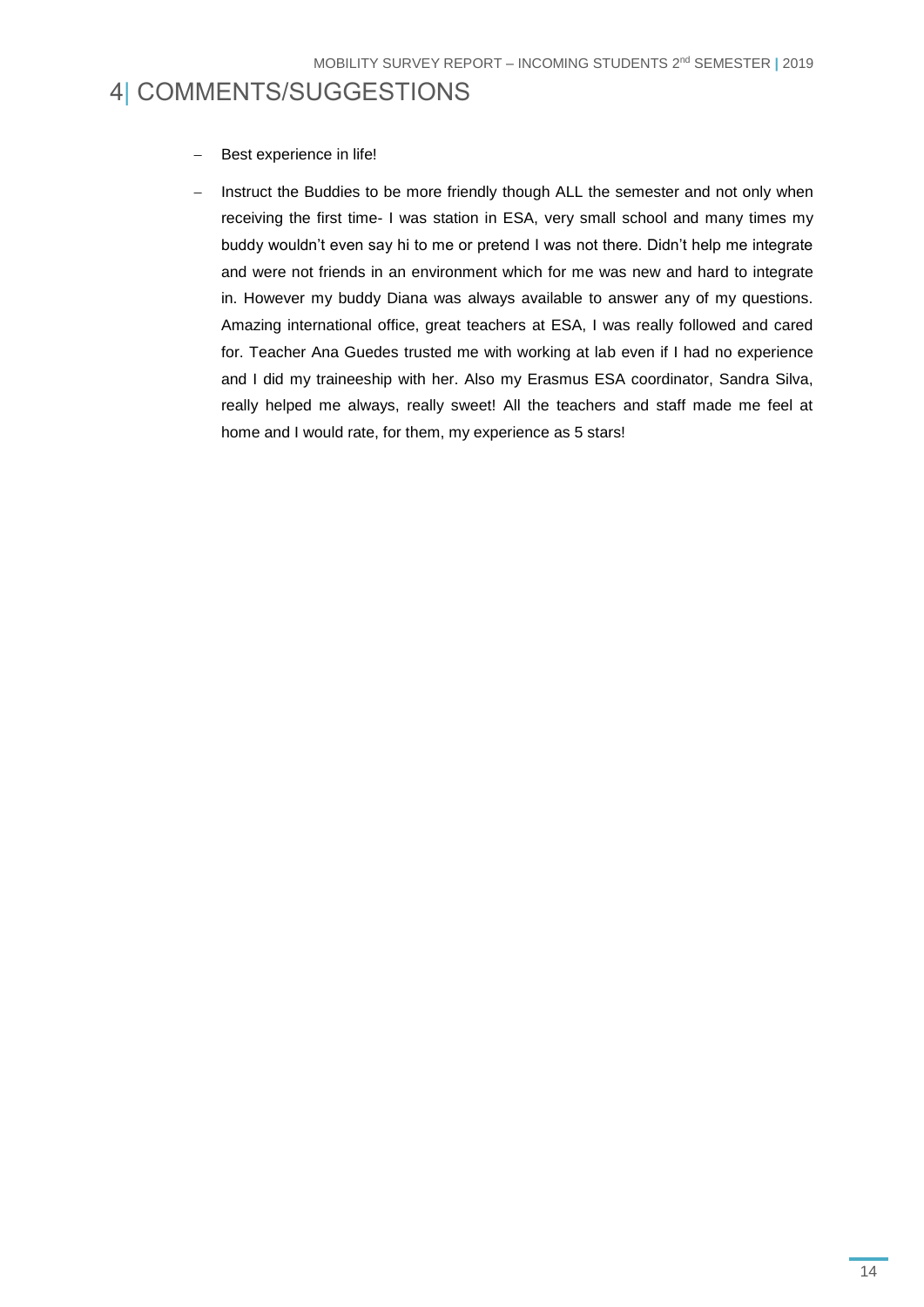## <span id="page-15-0"></span>5| FINAL CONSIDERATIONS

The importance of the Assessment as a culture should be a priority for every staff member and student of the whole IPVC community. Surely, this is an essential step to strengthen and develop, and it must be a document to assess, interpret, discuss and implement by all interested parties.

The Quality and Assessment Department's role is to promote the participation and discussion of those involved, cooperate in the implementation and the availability of all tools to interpret and value results. It is up to the responsible bodies and services to involve the academic community in this "culture of assessment" and act appropriately to enhance the activities, and in this particular case, the surroundings related to the reception and monitoring of the Erasmus students.